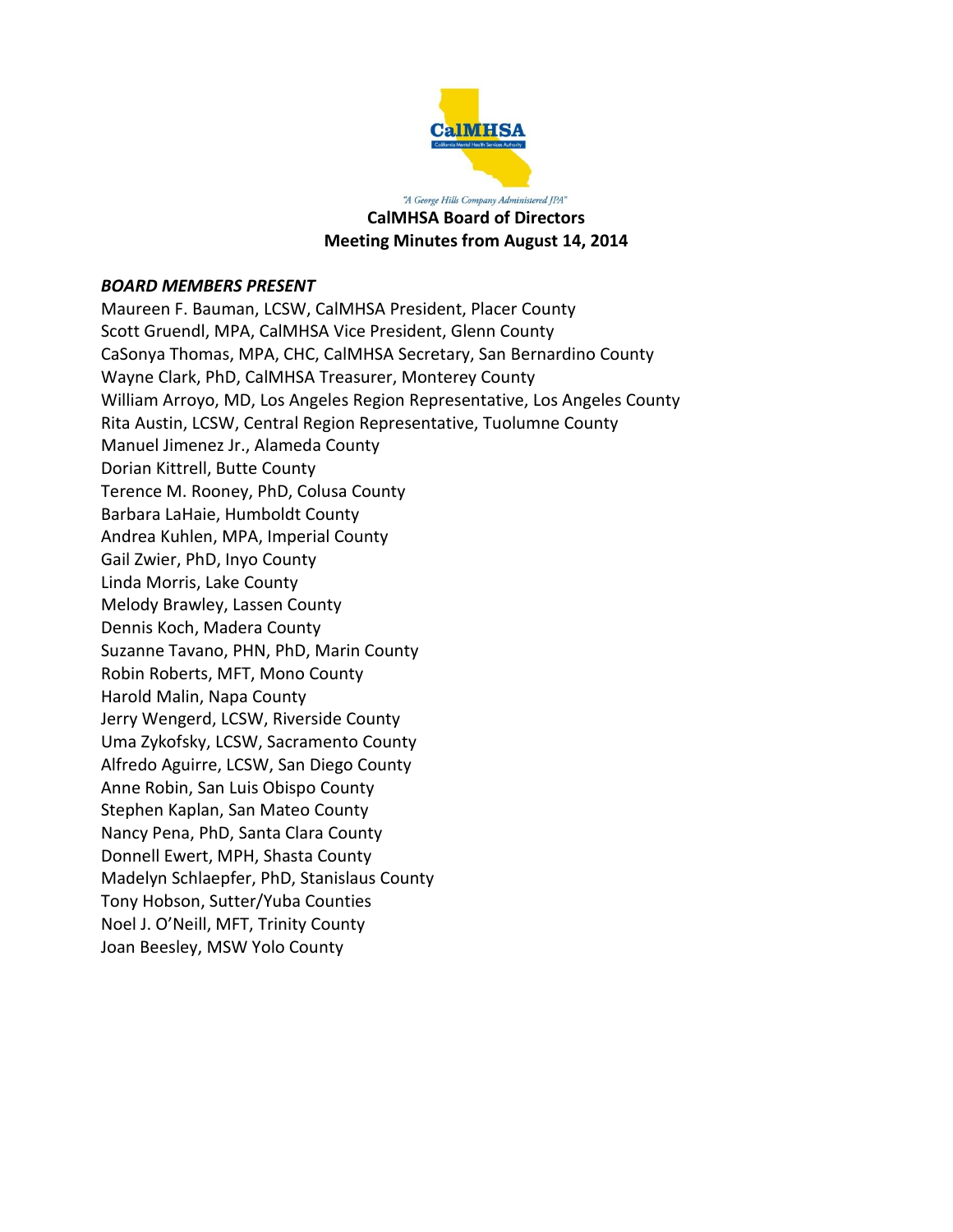#### *BOARD MEMBERS ABSENT*

Berkeley County Contra Costa County Del Norte County El Dorado County Fresno County Kern County Kings County Mariposa County Mendocino County Modoc County Nevada County Orange County San Benito County San Francisco County San Joaquin County Santa Cruz County Siskiyou County Solano County Sonoma County Tri-City Mental Health Center Tulare County Ventura County

#### *STAFF PRESENT*

Doug Alliston, CalMHSA Legal Counsel, Murphy Campbell Alliston & Quinn John Chaquica, CPA, MBA, ARM, CalMHSA Executive Director Ann Collentine, MPPA, CalMHSA Program Director Kim Santin, CPA, CalMHSA Finance Director Laura Li, CalMHSA JPA Administrative Manager Stephanie Welch, MSW, CalMHSA Senior Program Manager Tami Cowgill, CalMHSA Executive Assistant Armando Bastida, CalMHSA Administrative Assistant

#### *MEMBERS OF THE PUBLIC PRESENT*

Anara Gaurd, Education Development Center – Know the Signs Campaign Stacie Hiramoto, REMHDCO Steve Leoni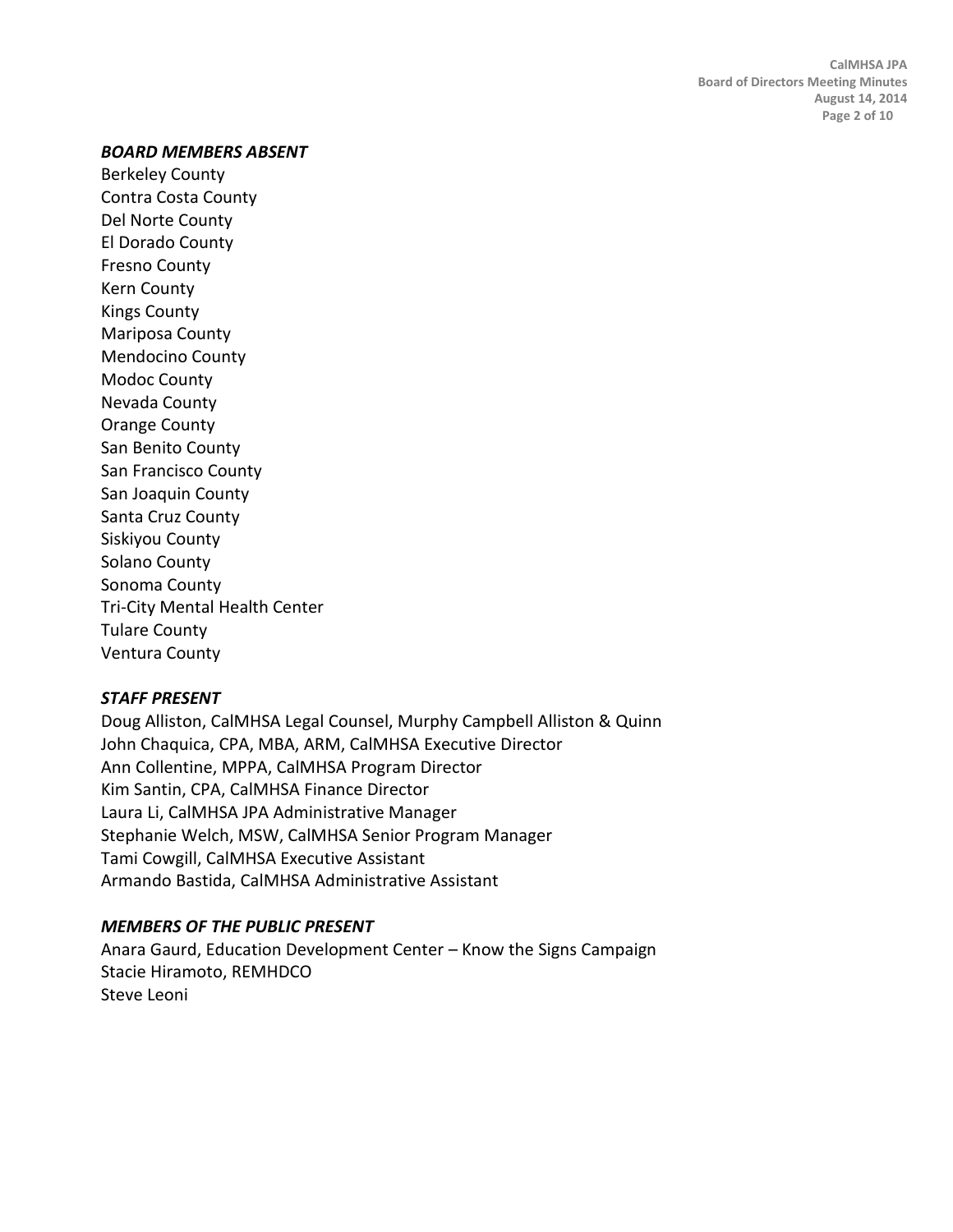## **1. CALL TO ORDER**

The Board of Directors of the California Mental Health Services Authority (CalMHSA) was called to order by President Maureen F. Bauman, LCSW, at 2:35 p.m. on August 14, 2014, at the Doubletree Hotel Sacramento, located at 2001 Point West Way, Sacramento, California. President Bauman welcomed those in attendance as well as those listening in on the phone.

President Bauman asked Laura Li, CalMHSA JPA Administrative Manager, to call roll in order to confirm a quorum of the Board.

## **2. ROLL CALL AND INTRODUCTIONS**

Ms. Li called roll and informed President Bauman a quorum had been reached.

### **3. INSTRUCTIONS FOR PUBLIC COMMENT AND STAKEHOLDER INPUT**

Doug Alliston, CalMHSA Legal Counsel, Murphy Campbell Alliston & Quinn, reviewed the instructions for public comment, including the process of public comment cards, and noted items not on the agenda would be reserved for public comment at the end of the agenda. President Bauman then asked members of the public to introduce themselves.

## **4. CMHDA STANDING REPORT**

With no CMHDA staff present, President Bauman moved on to the next item.

#### *Action: None, information only.*

Public comment was heard from the following individual(s): *None*

#### **5. CONSENT CALENDAR**

President Bauman acknowledged the consent calendar and asked for comment from Board members. Hearing none, President Bauman entertained a motion to approve the consent calendar.

*Action: Approval of the consent calendar.*

| Motion: | <b>Dorian Kittrell, Butte County</b>              |
|---------|---------------------------------------------------|
| Second: | <b>Madelyn Schlaepfer, PhD, Stanislaus County</b> |

#### *Motion passed unanimously.*

Public comment was heard from the following individual(s): *None*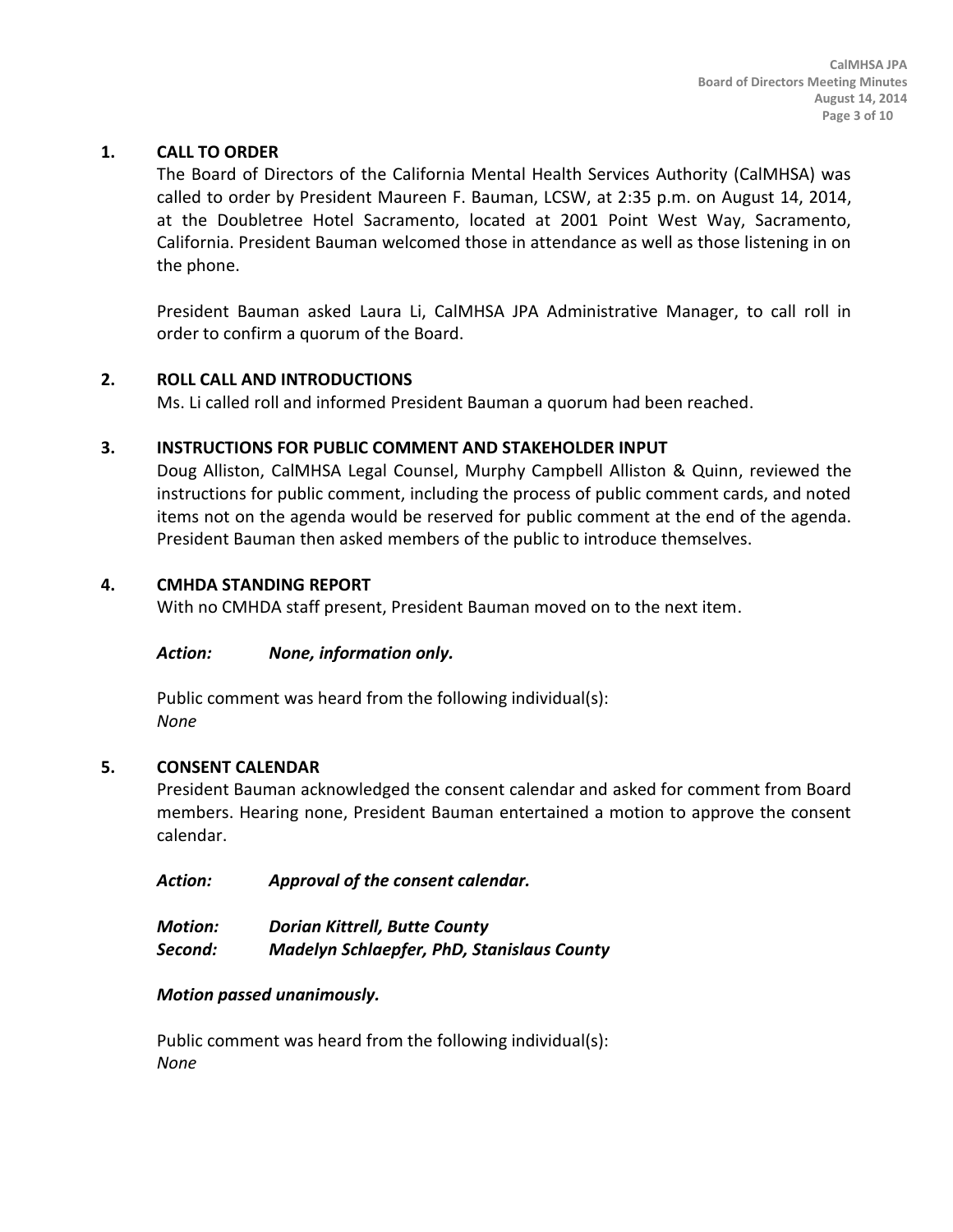## **6. STATEWIDE PEI PROGRAMS EVALUATION**

# **A. RAND Evaluation Update**

Dr. Audrey Burnam, from RAND, presented an update and provided an overview of a RAND brief which provided recommendations about which PEI activities seem most valuable to sustain or, in some cases, to enhance.

Alameda County asked what programs are doing to address Latinos and Asians. Ms. Welch responded that the Programs will continue to be more focused on diverse communities in each of the three initiatives.

## *Action: None, information only.*

Public comment was heard from the following individual(s): *None*

# **7. MEMBERSHIP**

## **B. County Outreach Report – Allan Rawland, Associate Administrator – Government Relations**

Allan Rawland, Associate Administrator-Government Relations, updated the Board regarding the status of recent discussion with nonmember counties.

## *Action: None, information only.*

Public comment was heard from the following individual(s): *None*

# **8. FINANCIAL MATTERS**

# **A. Report from the CalMHSA Finance Committee – Wayne Clark, Chairperson**

Wayne Clark, PhD, CalMHSA Treasurer, Monterey County, provided an overview of the July 29, 2014 Finance Committee teleconference. CalMHSA Treasurer mentioned that we have received over 1.5M in Phase One Sustainability funding.

## *Action: None, information only.*

Public comment was heard from the following individual(s): *None*

# **9. REPORT FROM CALMHSA SEARCH COMMITTEE**

Maureen Bauman, CalMHSA President, provided an update to the Board on the Search Committee. The Committee has met several times which resulted in the development and distribution of the Executive Director job announcement, development of a screening tool for resumes submitted, and the scheduling of first interviews. The Committee received a total of forty (40) resumes, eleven (11) of which were considered and with a total of five (5) candidates scheduled to be interviewed. Second interviews were planned for August 25, 2014, which will include members of the Executive Committee. The CalMHSA President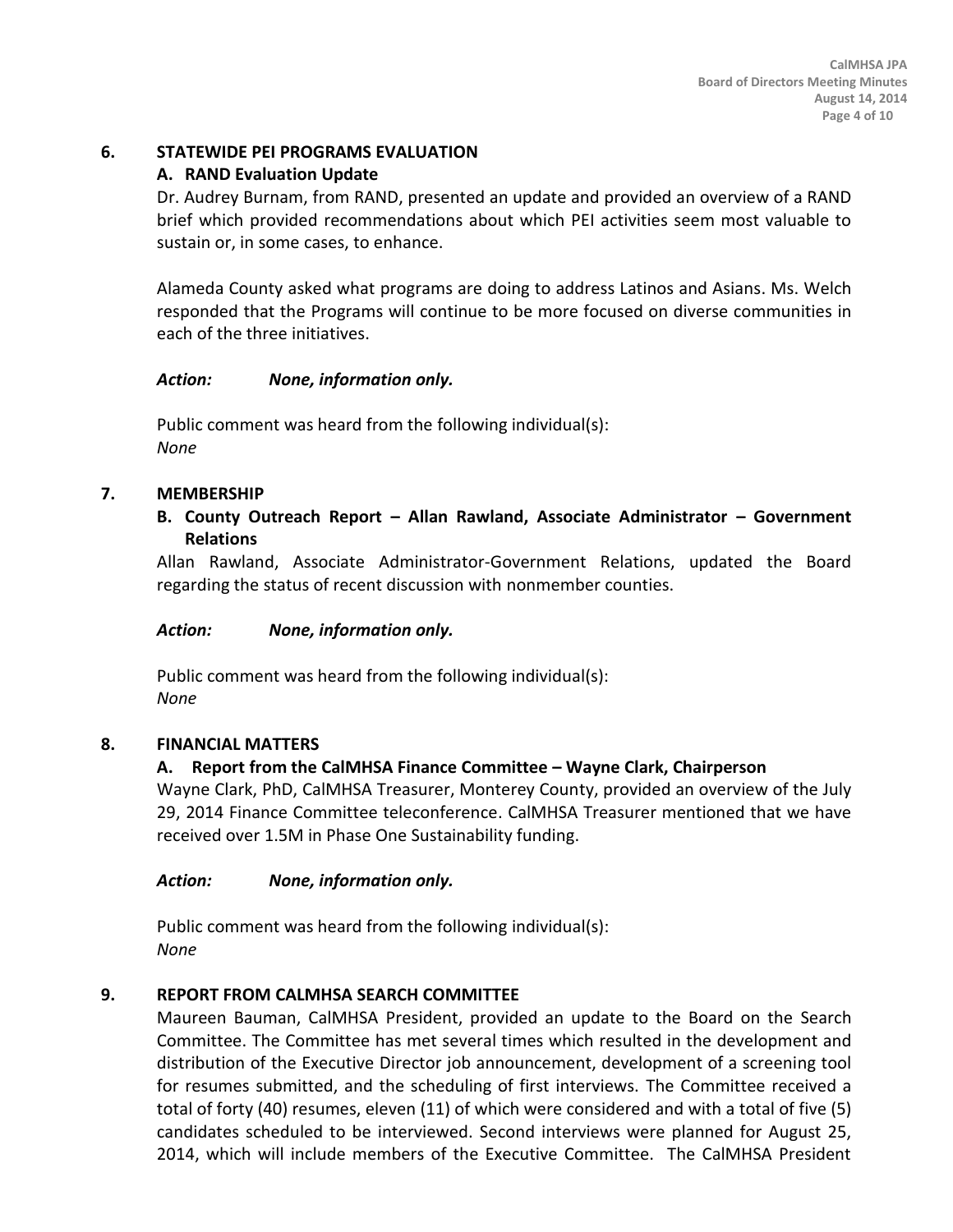will call for a special closed meeting via teleconference, in late August/early September, to make a final recommendation for approval.

### *Action: None, information only.*

Public comment was heard from the following individual(s): *None*

## **10. PROGRAMS MATTERS**

## **A. Report from CalMHSA Program Director – Ann Collentine**

President Bauman called on Ms. Collentine to give a report to the Board. Ms. Collentine reported that CalMHSA submitted a Suicide Prevention grant proposal to SAMHSA. Ms. Collentine reminded the members of the "Together Against Stigma" Conference to be held in San Francisco on February 18<sup>th</sup>-20<sup>th</sup>, 2015.

## *Action: None, information only.*

Public comment was heard from the following individual(s): *None*

## **B. Report from the CalMHSA Advisory Committee – Anne Robin**

Anne Robin provided a brief overview of the July 22, 2014 Advisory Committee meeting, where they supported the recommendation for approving the Phase II Plan, with a few minor revisions.

## *Action: None, information only.*

Public comment was heard from the following individual(s): *None*

## **C. Draft of Phase Two Plan**

Alfredo Aguirre, LCSW, San Diego County provided a brief overview of the Draft of the Phase Two Plan through a slide presentation which illustrated the Draft of Phase Two Plan, the Aims of the Plan, Targets, Strategies, Short-Term and Long-Term Outcomes, and also the Preliminary Funding Plan. He also provided a timeline to the Board which demonstrates the past, current, and future plans for the Phase Two implementation. The Sustainability Taskforce has provided leadership in the development of the Revised Plan and staff recommends that the Sustainability Committee continue to lead the development of a funding plan and implementation timeline with key milestones and recommendations for presentation and consideration by the CalMHSA Board in October.

During the public review some revisions were requested and have been incorporated into the revised Draft Phase Two Sustainability Plan, dated August 7, 2014. The implementation of Phase Two is purposefully designed to be aligned with the County MHSA Three-Year Plan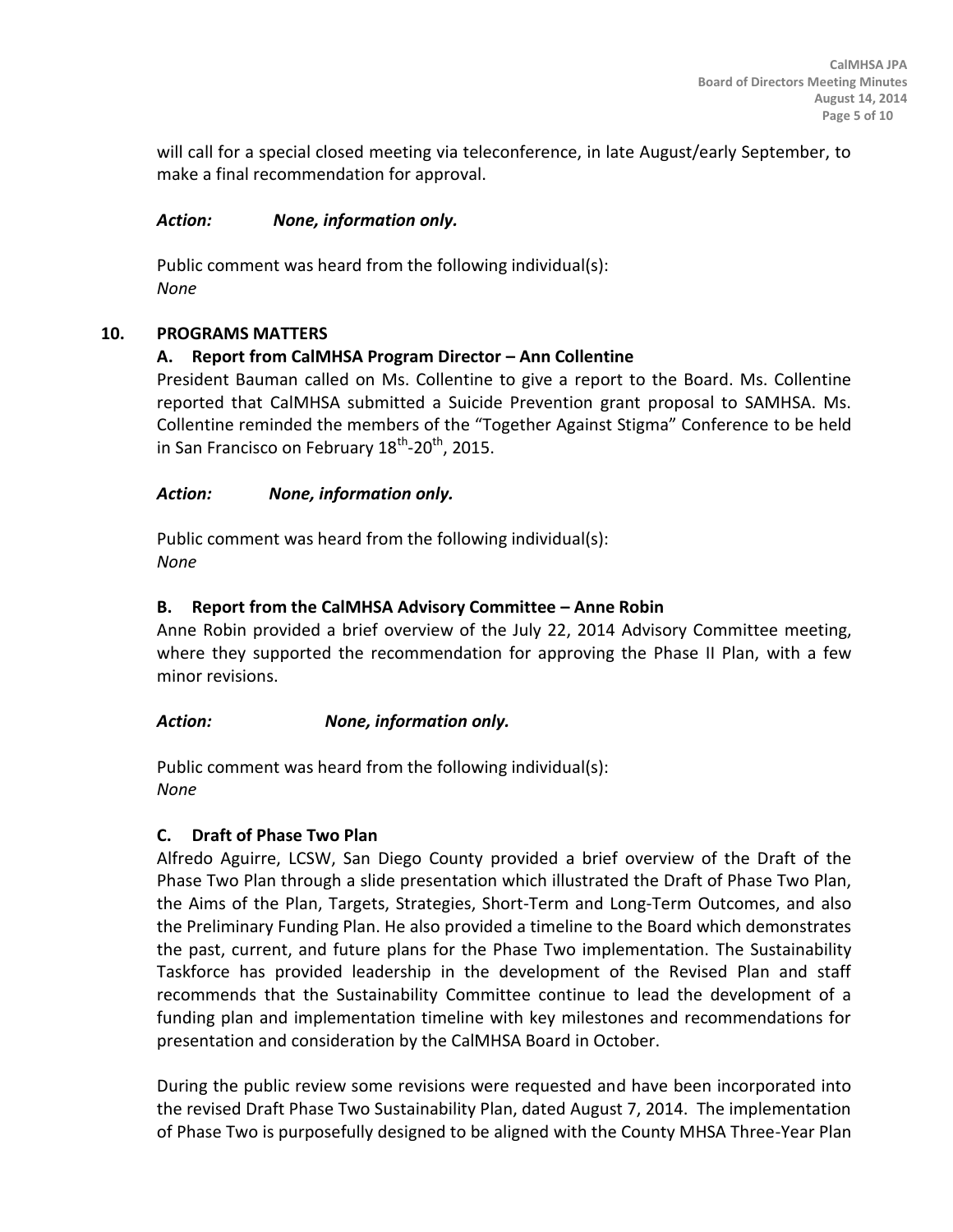cycle. The plan is intended to be revised as needed every few years, and used as a guide over a longer period of time to achieve the long-term objectives.

*Recommendation #1: To adopt the Draft Phase Two Sustainability Plan for CalMHSA Statewide Prevention and Early Intervention Projects, for implementation from July 1, 2015-June 30, 2017.*

*Action: Approved the recommendation with a friendly amendment to add verbiage to reduce the incident of childhood experiences.*

*Motion: Jerry Wengerd, LCSW, Riverside County Second: CaSonya Thomas, MPA, CHC, CalMHSA Secretary, San Bernardino County*

*Motion passed with thirty ayes, zero objections, and zero abstentions.*

Public comment was heard from the following individual(s): *Stacie Hiramoto, REMHDCO Steve Leoni*

| <b>BOARD OF DIRECTORS MEMBERS</b> |   |                             |   |                          |   |
|-----------------------------------|---|-----------------------------|---|--------------------------|---|
| Alameda County                    | A | Madera County               | A | San Joaquin County       |   |
| Berkeley, City of                 |   | <b>Marin County</b>         | A | San Luis Obispo County   | Α |
| <b>Butte County</b>               | Α | Mariposa County             |   | San Mateo County         | А |
| Colusa County                     | A | Mendocino County            |   | Santa Clara County       | Α |
| Contra Costa County               |   | Modoc County                |   | Santa Cruz County        |   |
| Del Norte County                  |   | Mono County                 | A | Shasta County            | A |
| El Dorado County                  |   | Monterey County             | A | Siskiyou County          |   |
| Fresno County                     |   | Napa County                 | A | Solano County            |   |
| <b>Glenn County</b>               | A | Nevada County               | A | Sonoma County            |   |
| <b>Humboldt County</b>            | A | <b>Orange County</b>        |   | <b>Stanislaus County</b> | А |
| <b>Imperial County</b>            | A | Placer County               | A | Sutter/Yuba County       | A |
| Inyo County                       | A | <b>Riverside County</b>     | A | Tri-City Health Center   |   |
| Kern County                       |   | Sacramento County           | A | <b>Trinity County</b>    | Α |
| <b>Kings County</b>               |   | San Benito County           |   | <b>Tulare County</b>     |   |
| Lake County                       | A | San Bernardino County       | A | <b>Tuolumne County</b>   | Α |
| Lassen County                     | A | San Diego County            | A | Ventura County           |   |
| Los Angeles County                | A | San Francisco City & County |   | <b>Yolo County</b>       | А |

*Recommendation #2: Approval of delegation of development of next steps and key operational recommendations to the Sustainability Taskforce for presentation to the CalMHSA Board at the October 2014 Board Meeting.*

*Action: Approve the recommendation of the Sustainability Taskforce for presentation to the CalMHSA Board at the October 2014 Board Meeting.*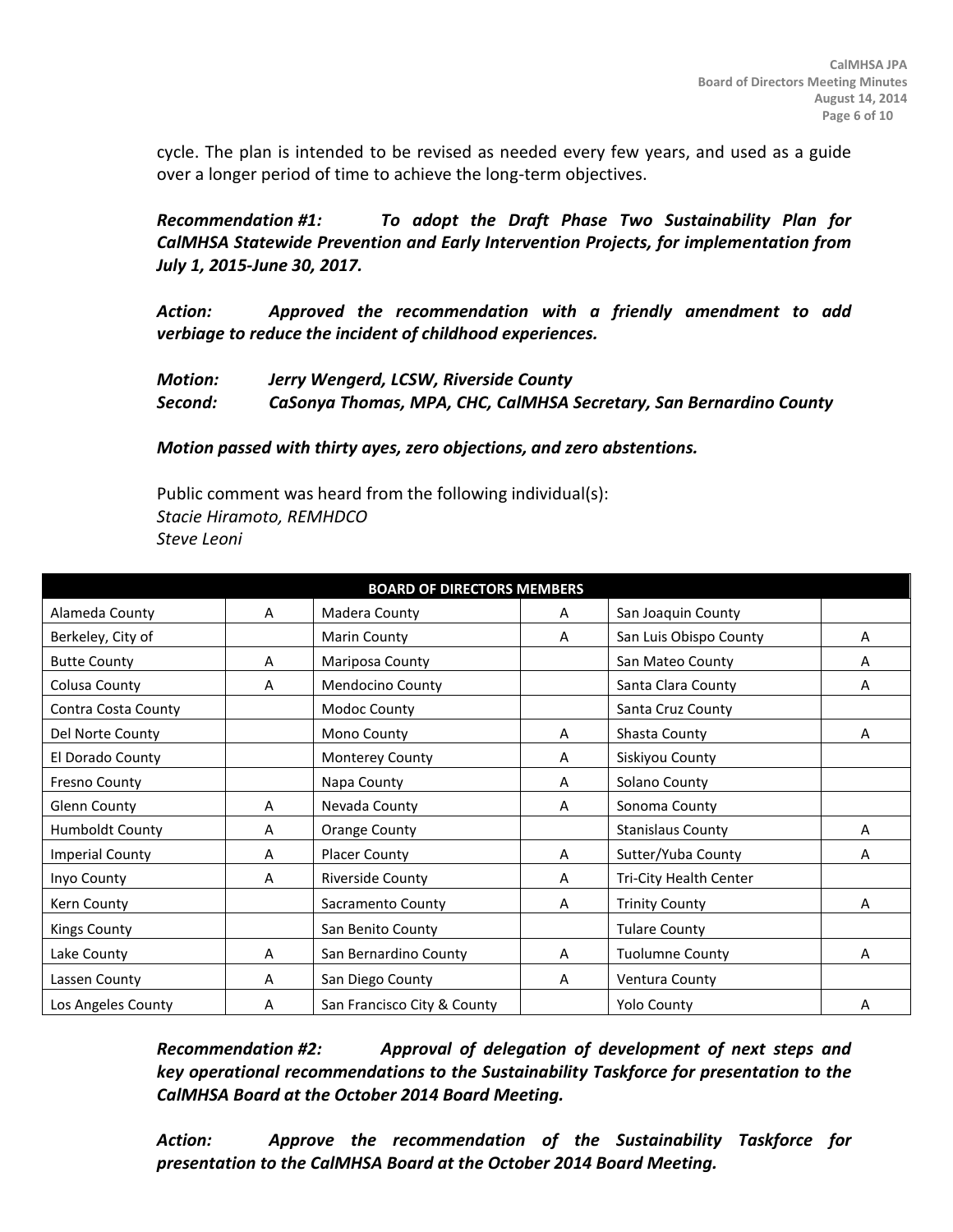### *Motion: Anne Robin, San Luis Obispo County Second: Manuel Jimenez Jr., Alameda County*

#### *Motion passed with thirty ayes, zero objections, and zero abstentions.*

Public comment was heard from the following individual(s): *None*

| <b>BOARD OF DIRECTORS MEMBERS</b> |   |                             |   |                          |   |
|-----------------------------------|---|-----------------------------|---|--------------------------|---|
| Alameda County                    | A | Madera County               | A | San Joaquin County       |   |
| Berkeley, City of                 |   | <b>Marin County</b>         | Α | San Luis Obispo County   | Α |
| <b>Butte County</b>               | A | Mariposa County             |   | San Mateo County         | A |
| Colusa County                     | A | <b>Mendocino County</b>     |   | Santa Clara County       | A |
| Contra Costa County               |   | Modoc County                |   | Santa Cruz County        |   |
| Del Norte County                  |   | Mono County                 | A | Shasta County            | A |
| El Dorado County                  |   | Monterey County             | А | Siskiyou County          |   |
| <b>Fresno County</b>              |   | Napa County                 | A | Solano County            |   |
| Glenn County                      | A | Nevada County               | A | Sonoma County            |   |
| Humboldt County                   | A | <b>Orange County</b>        |   | <b>Stanislaus County</b> | Α |
| <b>Imperial County</b>            | A | <b>Placer County</b>        | A | Sutter/Yuba County       | Α |
| Inyo County                       | A | <b>Riverside County</b>     | Α | Tri-City Health Center   |   |
| Kern County                       |   | Sacramento County           | A | <b>Trinity County</b>    | A |
| <b>Kings County</b>               |   | San Benito County           |   | <b>Tulare County</b>     |   |
| Lake County                       | A | San Bernardino County       | A | <b>Tuolumne County</b>   | А |
| Lassen County                     | A | San Diego County            | Α | Ventura County           |   |
| Los Angeles County                | А | San Francisco City & County |   | <b>Yolo County</b>       | А |

#### **D. Update on Phase One and Board Action**

Ann Collentine, Program Director, provided an update to the Board regarding the Phase One contract amendments with program partners which are being negotiated and executed. Common themes among Phase One amendments continue to be dissemination of existing materials, implementation of key strategies, and supporting program partners to develop and implement sustainability plans to continue strategies that were developed and expanded upon with the support of CalMHSA funding.

#### *Action: None, information only.*

Public comment was heard from the following individual(s): *None*

## **D. Department of State Hospitals Update – Request for Information (RFI)**

John Chaquica, Executive Director, provided an overview of the process in which the RFI was created and was approved at the June 12, 2014 Board meeting.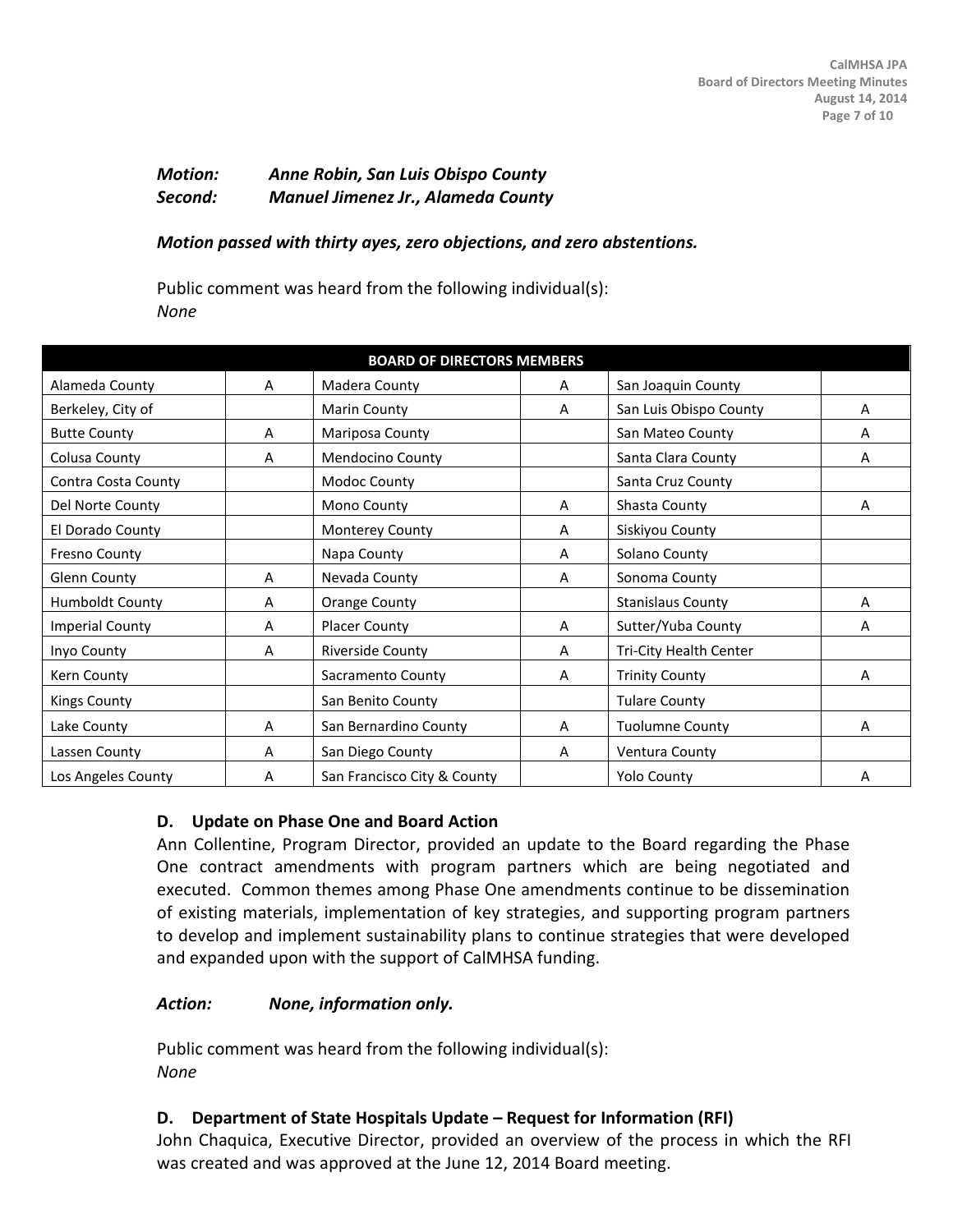# *Recommendation: Approve release of a Request for Information (RFI) for opportunities to state hospital beds.*

### *Action: None, approval was given at a previous meeting*

Public comment was heard from the following individual(s): *None*

## **E. RAND Evaluation Contract Amendment**

Maureen Bauman, CalMHSA Board President, opened discussion on the proposed RAND contract amendment and referred members to the narrative in the Board packet.

*Recommendation: 1) Authorize staff to negotiate a contract amendment with current evaluation contractor, RAND, for up to \$800,000.00 as part of the approved Phase One FY 14-15 Program Plan, and 2) Authorize an extended term for the RAND contract until June 30, 2016.*

*Action: A motion was made to approve the negotiation of the current contract amendment and to authorize a contract extension until June 30, 2016.*

*Motion: Wayne Clark, PhD, CalMHSA Treasurer, Monterey County Second: William Arroyo, MD, Los Angeles Region Representative, Los Angeles County*

*Motion passed with thirty ayes, zero objections, and zero abstentions.*

Public comment was heard from the following individual(s): *None*

| <b>BOARD OF DIRECTORS MEMBERS</b> |   |                        |   |                          |   |  |
|-----------------------------------|---|------------------------|---|--------------------------|---|--|
| Alameda County                    | A | Madera County          | A | San Joaquin County       |   |  |
| Berkeley, City of                 |   | Marin County           | A | San Luis Obispo County   | A |  |
| <b>Butte County</b>               | A | Mariposa County        |   | San Mateo County         | A |  |
| Colusa County                     | A | Mendocino County       |   | Santa Clara County       | A |  |
| Contra Costa County               |   | Modoc County           |   | Santa Cruz County        |   |  |
| Del Norte County                  |   | Mono County            | A | Shasta County            | А |  |
| El Dorado County                  |   | <b>Monterey County</b> | A | Siskiyou County          |   |  |
| <b>Fresno County</b>              |   | Napa County            | A | Solano County            |   |  |
| Glenn County                      | A | Nevada County          | A | Sonoma County            |   |  |
| Humboldt County                   | A | Orange County          |   | <b>Stanislaus County</b> | A |  |
| <b>Imperial County</b>            | A | <b>Placer County</b>   | A | Sutter/Yuba County       | А |  |
| Inyo County                       | A | Riverside County       | A | Tri-City Health Center   |   |  |
| Kern County                       |   | Sacramento County      | A | <b>Trinity County</b>    | A |  |
| Kings County                      |   | San Benito County      |   | <b>Tulare County</b>     |   |  |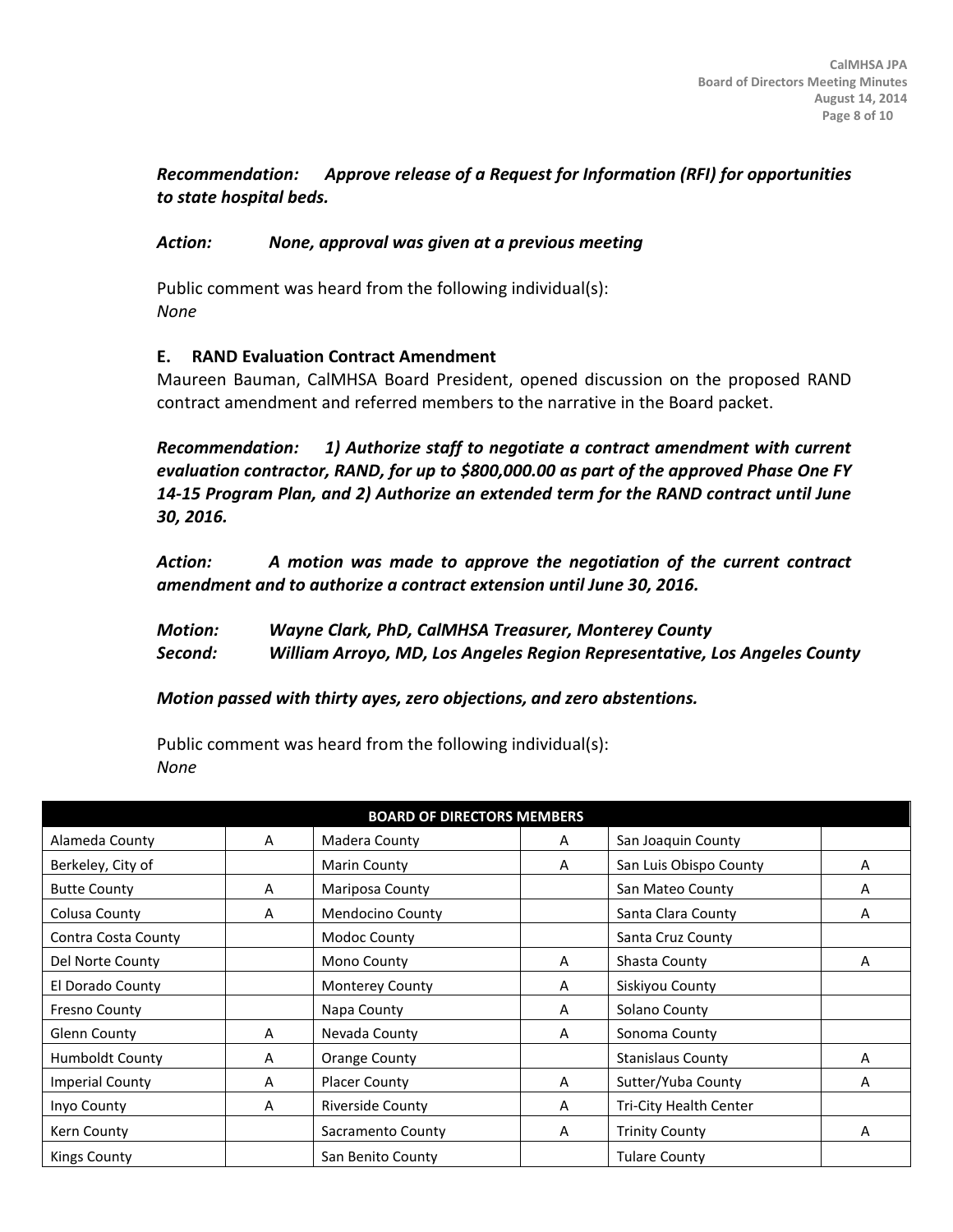| Lake County        | San Bernardino County       | Tuolumne County |  |
|--------------------|-----------------------------|-----------------|--|
| Lassen County      | San Diego County            | Ventura County  |  |
| Los Angeles County | San Francisco City & County | Yolo County     |  |

#### **11. GENERAL DISCUSSION**

#### **A. Report from CalMHSA President – Maureen Bauman**

President Bauman recommended accepting Donnell Ewert as the Superior Region Alternate for the Executive Committee.

*Recommendation: Approve recommended Executive Committee Alternate member, representing the Superior Region.*

- *Action: A motion was moved*
- *Motion: Anne Robin, San Luis Obispo County Second: Alfredo Aguirre, San Diego County*

*Motion passed with thirty ayes, zero objections, and zero abstentions.*

**A. Report from CalMHSA Executive Director – John Chaquica**

This item was not discussed.

#### *Action: None, information only.*

Public comment was heard from the following individual(s): *None*

#### **12. PUBLIC COMMENTS**

#### **B. Public Comments Non- Agenda Items**

President Bauman invited members of the public to make comments on non-agenda items.

Public comment was heard from the following individual(s): *None*

#### **13. NEW BUSINESS AND CLOSING COMMENTS**

President Bauman asked the Board if there was any new business or closing comments.

Public comment was heard from the following individual(s): *None*

#### **14. ADJOURNMENT**

Public comment was heard from the following individual(s): *None*

Hearing no further comments, the meeting was adjourned at 4:24 p.m.